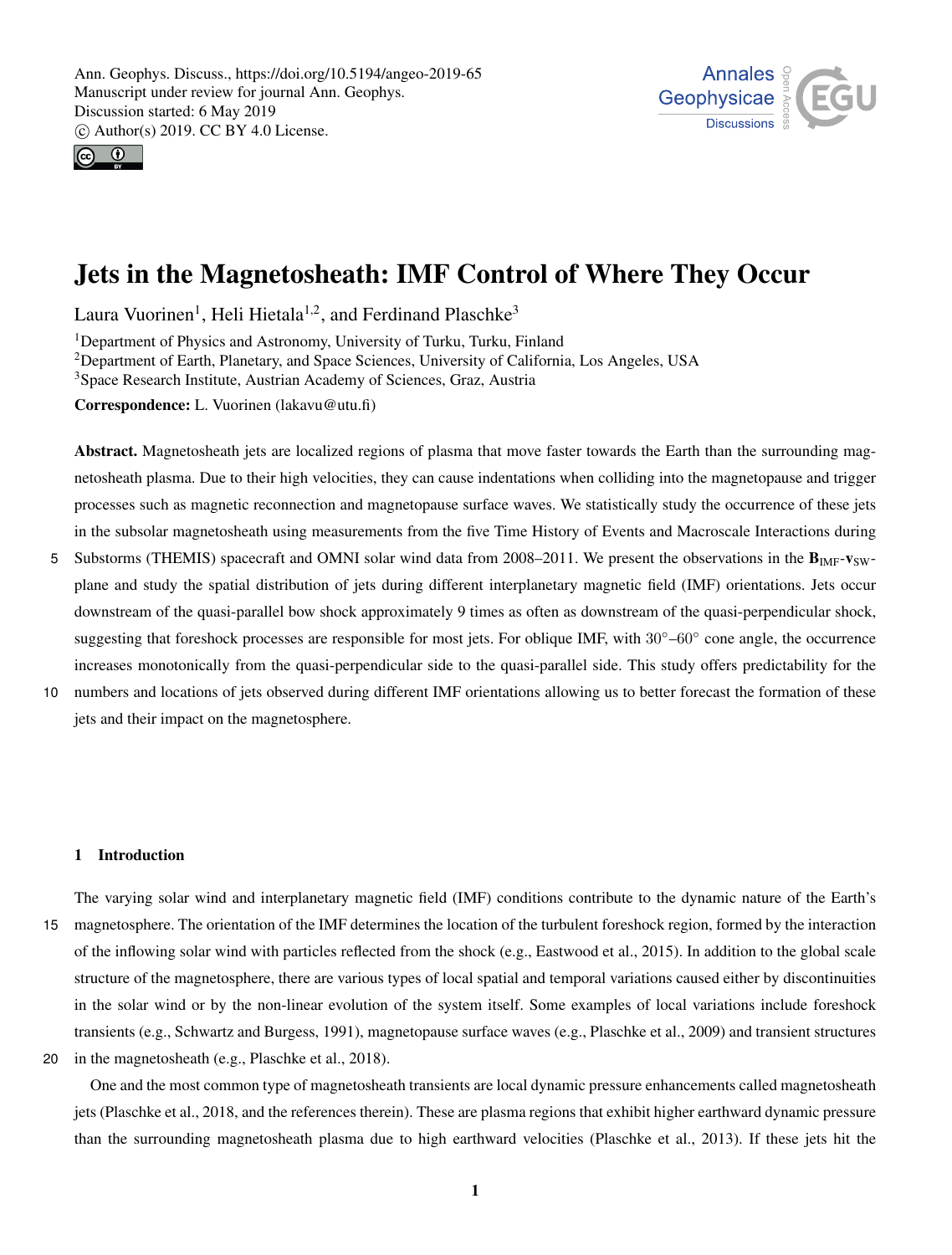



magnetopause, they can indent the magnetopause, produce magnetopause waves and trigger phenomena that may also affect the inner magnetosphere. For example, Hietala et al. (2018) published observational evidence of a jet triggering magnetic reconnection at the dayside magnetopause. Wang et al. (2018) showed direct correspondence between magnetosheath jets and diffuse and discrete auroral brightenings. The newly observed magnetopause surface eigenmodes (standing waves) were also 5 excited by a jet colliding into the magnetopause (Archer et al., 2019). It is fair to say that magnetosheath jets play a role in energy transport in the Earth's magnetosphere.



Figure 1. Approximate foreshock regions (filled with gray) and the quasi-parallel (turquoise) and the quasi-perpendicular (brown) parts of the bow shock (BS) for IMF cone angles: (a)  $\alpha_{\text{gipm}} \sim 0^{\circ}$  (radial IMF) (b)  $\alpha_{\text{gipm}} \sim 45^{\circ}$  (e.g., Parker spiral IMF), and (c)  $\alpha_{\text{gipm}} \sim 90^{\circ}$ . These are presented in the plane containing the solar wind velocity vector (anti-parallel to the  $X_{\text{gipm}}$ -axis) and the IMF. The magnetopause (MP) and the magnetosheath (MSH) are shown downstream of the bow shock.

How these jets are formed is still an open question, although many different models have been suggested (Plaschke et al., 2018). Hietala et al. (2009) proposed a jet formation mechanism in which jets are generated by local curvature variations of the bow shock, called bow shock ripples. According to the Rankine-Hugoniot jump conditions, the upstream plasma velocity 10 component parallel to the local shock normal is decelerated most efficiently. This means that if the flow is not parallel to the shock normal, e.g., if the shock surface is locally inclined, the plasma flow will be compressed but less decelerated. A shock ripple could therefore produce a magnetosheath jet. Large scale rippling is thought to be more prevalent in the quasi-parallel region of the bow shock where the angle between the IMF and the bow shock normal is small ( $\theta_{Bn}$  < 45°). Therefore, based on the above, we would expect more jets downstream of the quasi-parallel bow shock sections. The locations of the quasi-parallel 15 areas and the foreshock regions change with the IMF orientation as shown in Fig. 1 for three different IMF orientations.

Short large amplitude magnetic structures (SLAMS) (Schwartz and Burgess, 1991) in the foreshock advecting towards the bow shock have also been proposed to affect jet generation in two alternative ways (Plaschke et al., 2018). First, by forming bow shock ripples by merging into the bow shock and thereby producing jets by the ripple mechanism explained above.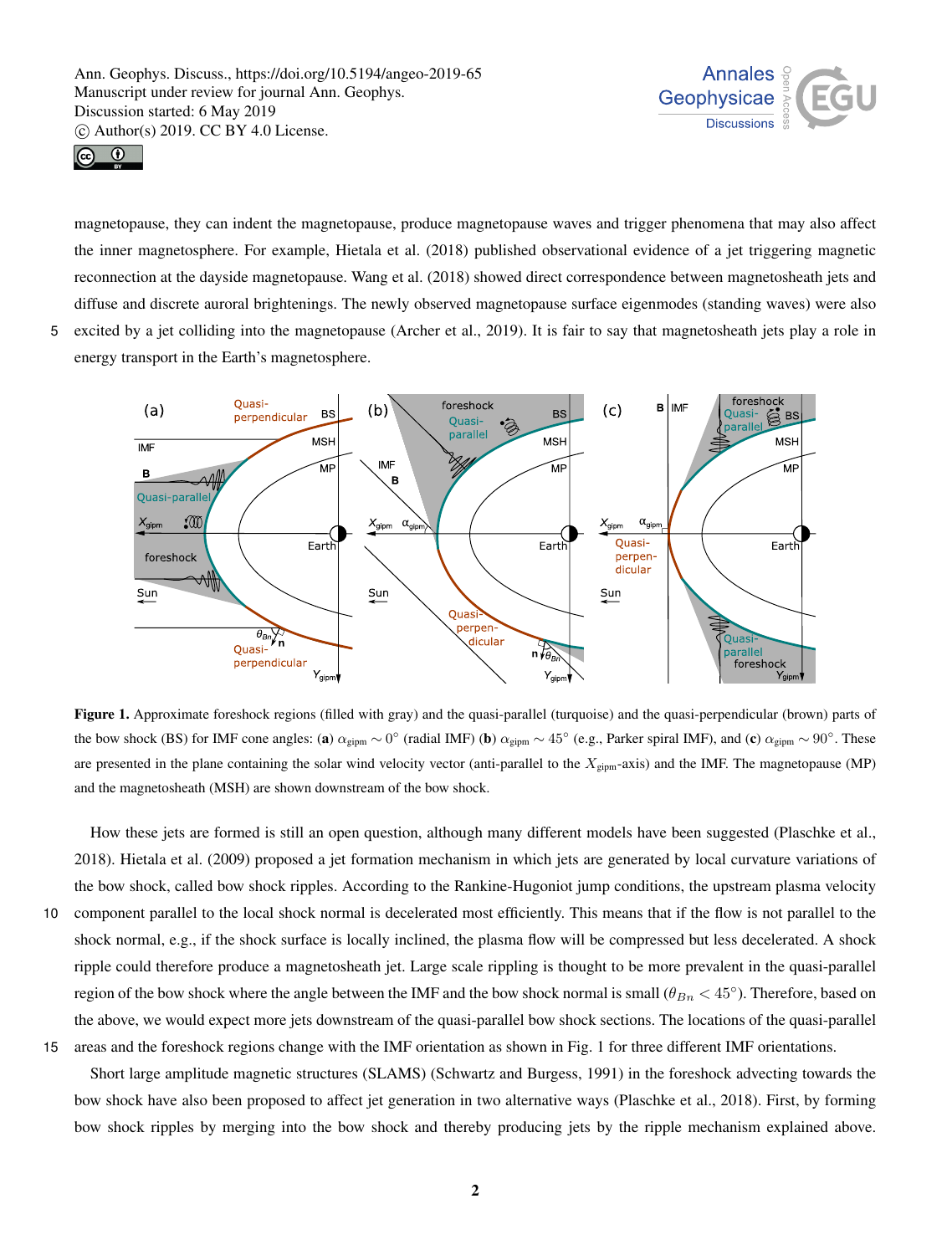



Second, Karlsson et al. (2015) suggested that SLAMS could transform into jets when travelling through a dent in the bow shock. Recently, Palmroth et al. (2018) ran a global hybrid-Vlasov simulation to study magnetosheath jets and the jet under scrutiny appeared to be a SLAMS-like structure going through the shock.

While jets are mostly observed during steady IMF, a minority of jets can be explained by solar wind discontinuities, specifi-5 cally by sharp variations in IMF orientation (Archer and Horbury, 2013). Jets associated with solar wind discontinuities are not linked to the quasi-parallel bow shock only. It has been suggested by Archer et al. (2012) that jets could form when the shock locally changes from quasi-parallel to quasi-perpendicular or vice versa as an IMF discontinuity passes by.

Previous studies (Plaschke et al., 2013; Archer and Horbury, 2013) have shown that the only variable strongly controlling the occurrence of local dynamic pressure enhancements in the subsolar magnetosheath is the IMF cone angle between the IMF

- 10 and the Earth-Sun line. According to these studies, such transients occur predominantly during low IMF cone angle conditions, that is when the angle  $\alpha$  between the IMF and the Earth-Sun line is less than 45°. This result supports the predictions of the ripple and SLAMS models because the quasi-parallel region is mostly upstream of the subsolar magnetosheath during low cone angle IMF. Furthermore, Archer and Horbury (2013) have specifically shown that the occurrence rate of dynamic pressure enhancements is higher downstream of the quasi-parallel part of the bow shock supporting the formation mechanisms
- 15 associated with the quasi-parallel shock. However, the definitions of the local dynamic pressure enhancements are different in these two studies. Archer and Horbury (2013) (from here on AH13) defined their dynamic pressure threshold by the background magnetosheath dynamic pressure. Plaschke et al. (2013) (from here on P13) set their threshold based on the solar wind dynamic pressure, and specifically defined jets as enhancements of anti-sunward dynamic pressure to study transients that could potentially hit the magnetopause and have effects on the magnetosphere. In addition, the observations used in the studies
- 20 were from different years: 2008 (AH13) and 2008–2011 (P13).

To study the overlap between these two definitions, both selection criteria were recently applied to the data of AH13 study in the subsolar magnetosheath of  $30°$  solar zenith angle (Plaschke et al., 2018). 17 % of the events corresponding to the criteria of AH13 also corresponded to the criteria of magnetosheath jets by P13, and they made up 47 % of all these jets. This means that 83 % of the AH13 events were not magnetosheath jets defined by P13 and, on the other hand, 53 % of the P13 events were

- 25 not in the AH13 set. For example, flux transfer events (FTEs) close to the magnetopause are included for the selection criteria of AH13 but not when the P13 selection criteria are applied. Thus, there are significant disparities between these two types of plasma entities and therefore the result of AH13 cannot be straightforwardly generalized to jets by P13. Furthermore, AH13 estimated the angle  $\theta_{B_n}$  between the shock normal and the IMF with a magnetosheath streamline model. Such a method of tracing streamlines back to the shock is not suitable for magnetosheath jets defined by P13 because the median deflections of
- jets from the background flow are between 20◦–45◦ 30 (Hietala and Plaschke, 2013).

In this paper, we investigate for the first time how the spatial occurrence of jets in the subsolar magnetosheath studied by Plaschke et al. (2013) relates to the IMF orientation. We use data gathered during the years 2008–2011 from the five Time History of Events and Macroscale Interactions during Substorms (THEMIS) spacecraft in the magnetosheath (Angelopoulos, 2008) and NASA OMNI high resolution solar wind data (King and Papitashvili, 2005). We compare the locations of jet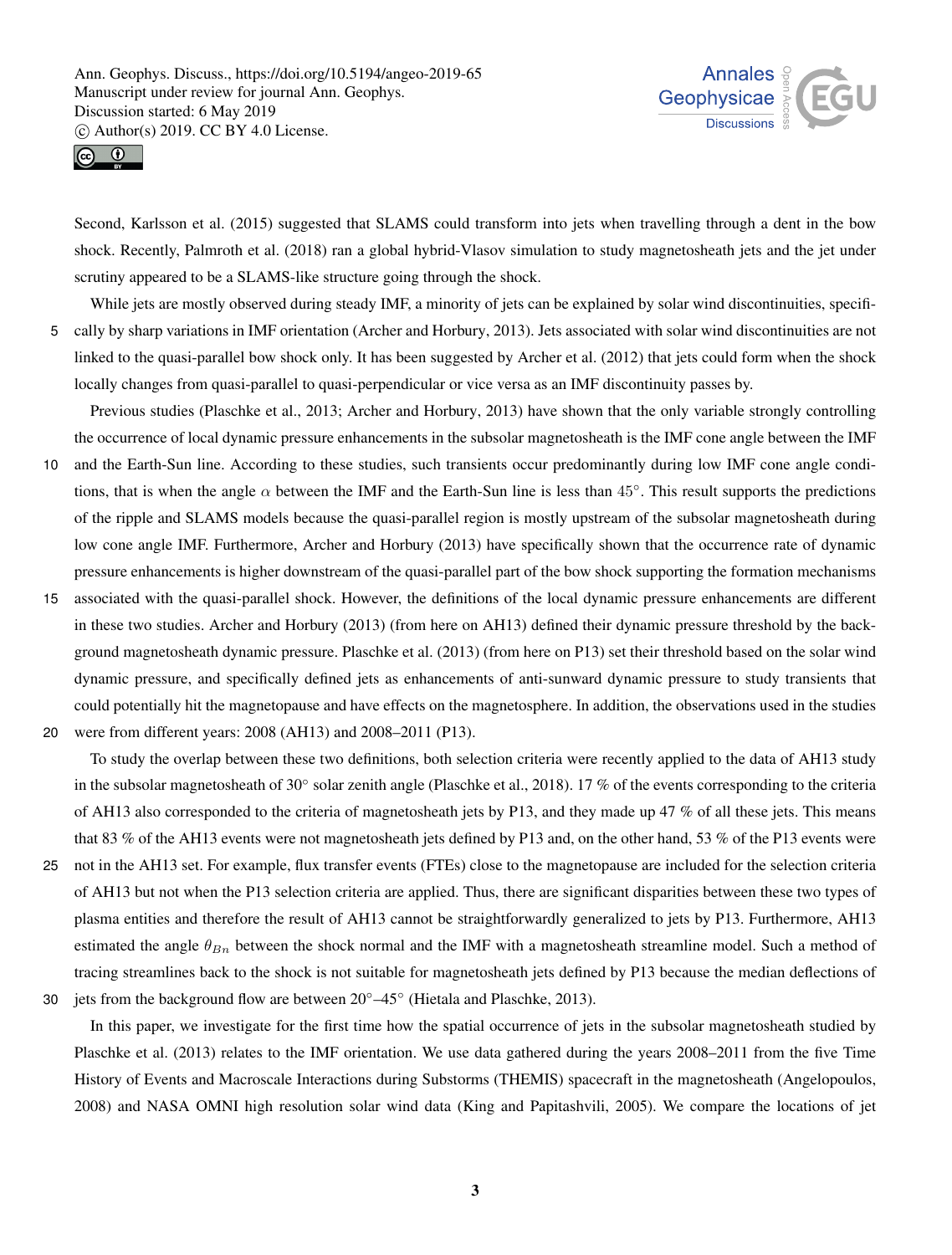



observations to the location of the quasi-parallel bow shock to test the validity of jet formation mechanisms based on the nature of the quasi-parallel bow shock and to provide quantitative predictions of their occurrence rates.

## 2 Data and Methods

## 2.1 Observational Data Sets

- 5 The data set used in this study and the jet selection criteria are described in detail by Plaschke et al. (2013). Here we briefly explain the key steps of selecting the magnetosheath and jet observations. The magnetosheath (MSH) data were selected from the measurements taken by the five THEMIS spacecraft during the years 2008–2011 within a 30◦ wide Sun-centered cone with its tip at Earth and within 7–18 Earth radii from the center of Earth. The observations made by different instruments were interpolated to a common timeline at 1 second cadence. Magnetosheath observations were selected by requiring the density to
- 10 be over twice the solar wind density and the energy flux of 1 keV ions to be larger than the flux of 10 keV ions to ensure that the spacecraft were not inside the magnetosphere. The solar wind (SW) conditions were calculated as averages of the OMNI measurements from the preceding five minutes. These criteria yield 2,736.9 h of magnetosheath and solar wind data.

The main criterion for a magnetosheath jet is to have dynamic pressure ( $P_{dyn} = \rho v^2$ ) in the anti-sunward  $X_{GSE}$ -direction that exceeds half of the SW dynamic pressure:

15 
$$
P_{\text{dyn,MSH},X} = \rho_{\text{MSH}} v_{\text{MSH},X}^2 > \frac{1}{2} P_{\text{dyn,SW}} = \frac{1}{2} \rho_{\text{SW}} v_{\text{SW}}^2.
$$
 (1)

The moment of the highest ratio between the MSH and SW dynamic pressures is denoted as  $t_0$  and the data set of jet observations consists of the measurements taken at these times. The data set contains 2,859 jets.

## 2.2 Coordinate System

In order to compare the positions of jets to the location of the quasi-parallel shock during different solar wind and IMF 20 conditions, we first need to move to the plane containing the IMF. We use the geocentric interplanetary medium reference frame (GIPM) introduced by Bieber and Stone (1979). The GIPM reference frame has been used in many magnetosheath studies, e.g., by Verigin et al. (2006) and Dimmock and Nykyri (2013). The coordinate system is visualized in Fig. 2. In this reference frame, the  $X_{\text{gipm}}$ -axis is anti-parallel to the solar wind velocity vector  $\mathbf{v}_{\text{SW}}$  while also taking into account the orbital aberration caused by Earth's orbital speed of ~ 30 km/s. The Y<sub>gipm</sub>-axis is defined in the plane containing the IMF and the X<sub>gipm</sub>-axis

25 (the  $\mathbf{B}_{IMF}-\mathbf{v}_{SW}-\text{plane}$ ). The unit vectors of the GIPM reference frame as functions of GSE vectors  $\mathbf{v}_{SW} = (v_X, v_Y, v_Z)$  and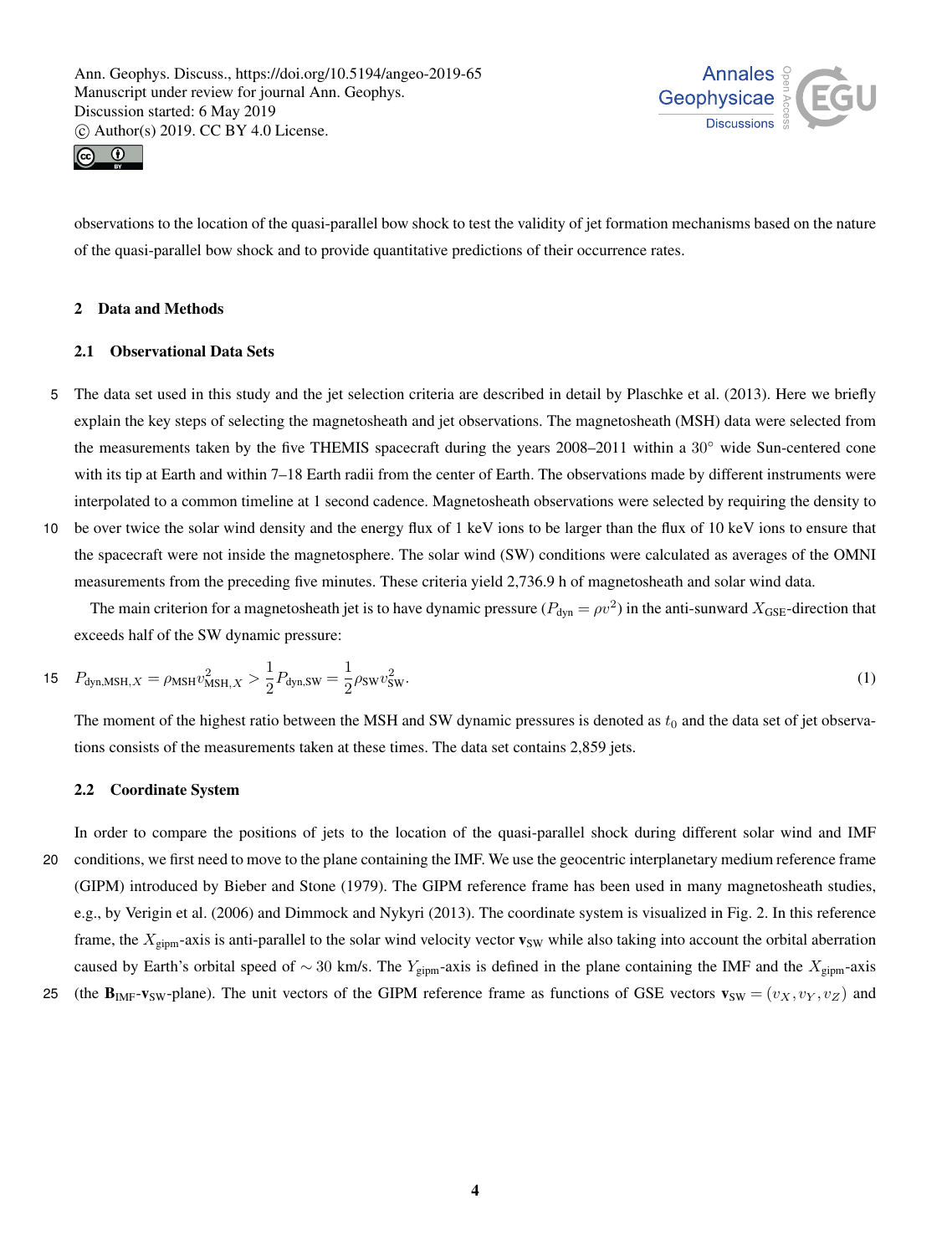



$$
\mathbf{B}_{IMF} = \mathbf{B} = (B_X, B_Y, B_Z)
$$
 are given by (Verigin et al., 2006):

$$
\hat{\mathbf{X}}_{\text{gipm}} = \frac{(-v_X, -v_Y - 30 \text{ km/s}, -v_Z)}{\sqrt{v_X^2 + (v_Y + 30 \text{ km/s})^2 + v_Z^2}} \tag{2}
$$
\n
$$
\frac{\left(-\mathbf{B} + (\mathbf{B} \cdot \hat{\mathbf{X}}_{\text{gipm}}) \hat{\mathbf{X}}_{\text{gipm}}\right)}{\left(\frac{\left(-\mathbf{B} + (\mathbf{B} \cdot \hat{\mathbf{X}}_{\text{gipm}}) \hat{\mathbf{X}}_{\text{gipm}}\right)}{\mathbf{B}} \cdot \hat{\mathbf{X}}_{\text{m}} > 0 \tag{2}
$$

$$
\hat{\mathbf{Y}}_{\text{gipm}} = \begin{cases}\n\frac{(-\mathbf{B} + (\mathbf{B} \cdot \hat{\mathbf{X}}_{\text{gipm}}) \mathbf{A}_{\text{gipm}}}{|\mathbf{B} - (\mathbf{B} \cdot \hat{\mathbf{X}}_{\text{gipm}}) \hat{\mathbf{X}}_{\text{gipm}}|}, & \text{if } \mathbf{B} \cdot \hat{\mathbf{X}}_{\text{gipm}} > 0 \\
\frac{(\mathbf{B} - (\mathbf{B} \cdot \hat{\mathbf{X}}_{\text{gipm}}) \hat{\mathbf{X}}_{\text{gipm}})}{|\mathbf{B} - (\mathbf{B} \cdot \hat{\mathbf{X}}_{\text{gipm}}) \hat{\mathbf{X}}_{\text{gipm}}|}, & \text{if } \mathbf{B} \cdot \hat{\mathbf{X}}_{\text{gipm}} < 0\n\end{cases}
$$
\n(3)

$$
\hat{\mathbf{Z}}_{\text{gipm}} = \hat{\mathbf{X}}_{\text{gipm}} \times \hat{\mathbf{Y}}_{\text{gipm}}.
$$
\n(4)

5 In this coordinate system the IMF cone angle

$$
\alpha_{\text{gipm}} = \arccos\left(|\mathbf{B} \cdot \hat{\mathbf{X}}_{\text{gipm}}| / B\right) \in [0^{\circ}, 90^{\circ}]
$$
\n<sup>(5)</sup>

is always in the quadrant of the  $X_{\text{gipm}}-Y_{\text{gipm}}$ -plane where  $X_{\text{gipm}} > 0$  and  $Y_{\text{gipm}} < 0$ . This means that the quasi-parallel region of the bow shock is mostly on the negative side of the  $Y_{\text{gipm}}$ -axis (Fig. 2). Investigating  $Y_{\text{gipm}}$  allows us to compare the observations made downstream of the quasi-parallel and quasi-perpendicular bow shock regions.

- 10 As illustrated in Fig. 1, the location of the quasi-parallel region varies for different IMF cone angle conditions. Therefore, we divide the data set into three cone angle ranges for comparison: quasi-radial IMF ( $\alpha_{\text{gipm}} \in [0^{\circ}, 30^{\circ})$ ) when the dayside magnetosheath is downstream of the quasi-parallel shock, oblique IMF ( $\alpha_{\text{gipm}} \in [30^\circ, 60^\circ)$ ), and high cone angle IMF ( $\alpha_{\text{gipm}} \in$ [60°,90°]) when the dayside magnetosheath is downstream of the quasi-perpendicular shock. The number of jets and the median value of  $\alpha_{\text{gipm}}$  in each range are respectively: 970 & 21.4°, 1,403 & 47.3° and 486 & 75.2°. These limits were chosen 15 such that each of the ranges has representable numbers of observations, and because the locations of the expected quasi-parallel
	- regions are clearly different in these three ranges.

#### 2.3 Normalization of Positions by the Solar Wind Dynamic Pressure

The size of the magnetosphere-bow shock system changes slightly during different solar wind conditions. To account for these changes and to make observations directly comparable to each other during varying conditions, we normalize all spacecraft

20 positions (subscript 0) to the mean solar wind dynamic pressure of all observations assuming protons only:  $\overline{P}_{dyn,SW} = 1.76$  nPa. The normalization acts only on the distance from Earth, not the direction, and is calculated with the commonly used relation (e.g., Merka et al., 2005; Spreiter et al., 1966):

$$
r_{\rm n} = r_0 \left(\frac{P_{\rm dyn,SW,0}}{\overline{P}_{\rm dyn,SW}}\right)^{1/6}.\tag{6}
$$

#### 2.4 Renormalization by All Magnetosheath Observations

25 We bin the observations as a function of  $Y_{\text{gipm}}$ , constructing histograms of the jet occurrence rates. The distributions of jets are renormalized by the distributions of all magnetosheath observations to account for the time spent under different conditions. The normalized occurrence rates are presented in the units of jets per unit time. The histogram error bars are 95% binomial proportion confidence intervals calculated using the conservative Clopper-Pearson method (e.g., Brown et al., 2001).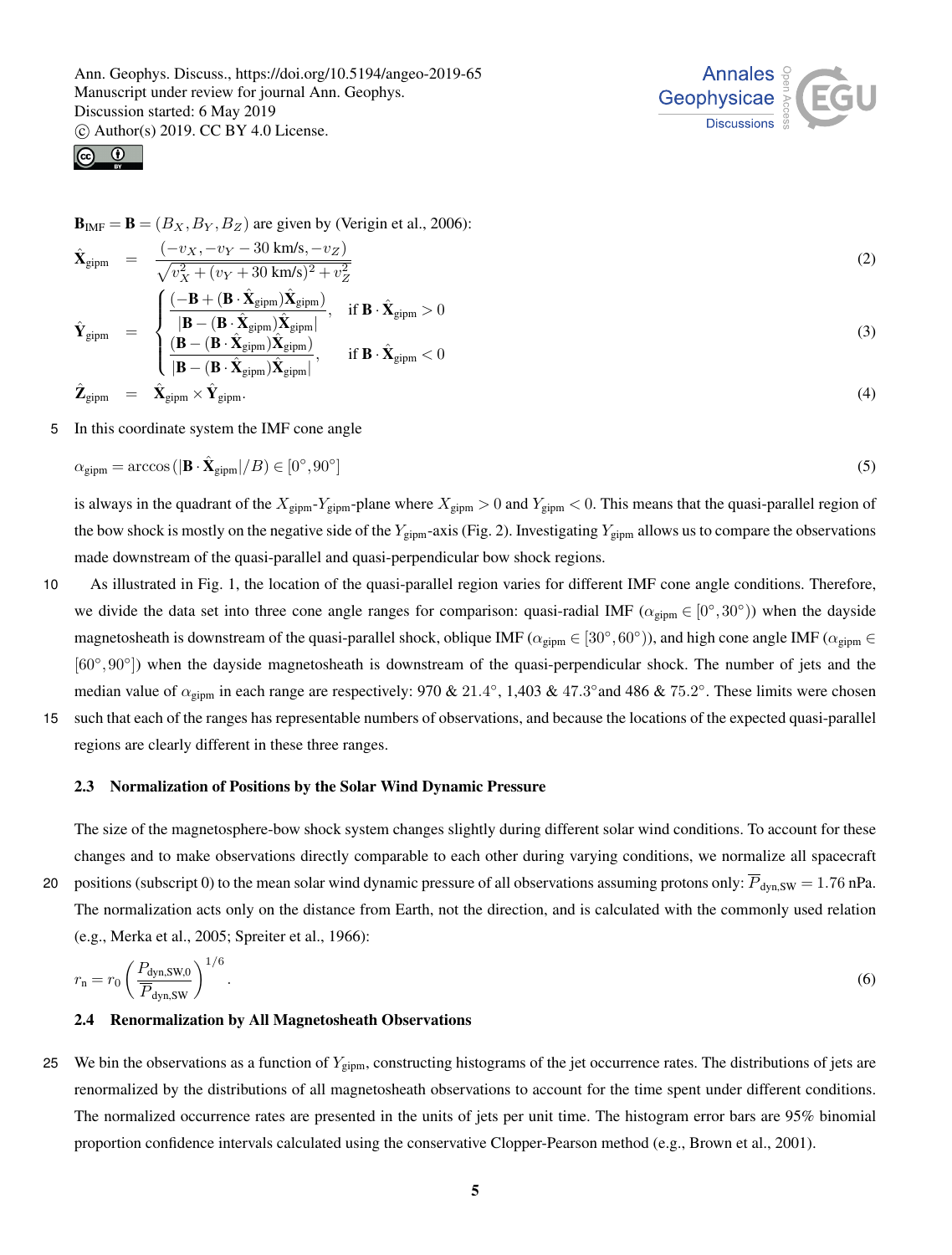





Figure 2. The GIPM reference frame has the  $X_{\text{gipm}}$ -axis anti-parallel to the solar wind velocity vector and the  $Y_{\text{gipm}}$ -axis perpendicular to it in the plane containing the IMF. The  $Y_{\text{gipm}}$ -axis always points to the more quasi-perpendicular side. The grey area represents the observation area in the subsolar magnetosheath. In the GSE frame, this is a  $30^\circ$  cone around the Earth-Sun line. The star is an example of a jet observation at  $t_0$ .

### 2.5 2D Maps

We plot 2D maps of the jet occurrence in the  $X_{\text{gipm}}-Y_{\text{gipm}}$ -plane. Similar to the histograms, the positions are normalized by the mean dynamic pressure 1.76 nPa using Eq. (6), and then the jet distributions are renormalized by the MSH observations. We set the lower limit of MSH observations to 1,000 per cell because that removes the cells with very high uncertainties. We 5 plot model bow shocks and magnetopauses to aid visualization using models by Merka et al. (2005) and Shue et al. (1998), respectively. The models have been calculated for each cone angle range separately but for  $\overline{P}_{dyn,SW} = 1.76$  nPa. The bow shock model depends on the Alfvén Mach number whose values for each cone angle range are:  $M_A = 11.5$ ,  $M_A = 9.92$  and  $M_A = 9.74$  (from the lowest to the highest cone angle range). The model magnetopauses have been calculated using the median values of IMF  $B_{Z,IGSM}$ -components (0.066 nT, -0.143 nT and 0.332 nT, from the lowest to the highest cone angle range) as

10 parameters. The original model is symmetric around the  $X$ -axis of the aberrated GSE coordinate system that includes the correction for the Earth's orbital motion. We have used  $X_{\text{gipm}}$ -axis (anti-parallel to  $\mathbf{v}_{\text{SW}}$ ) as the axis of symmetry.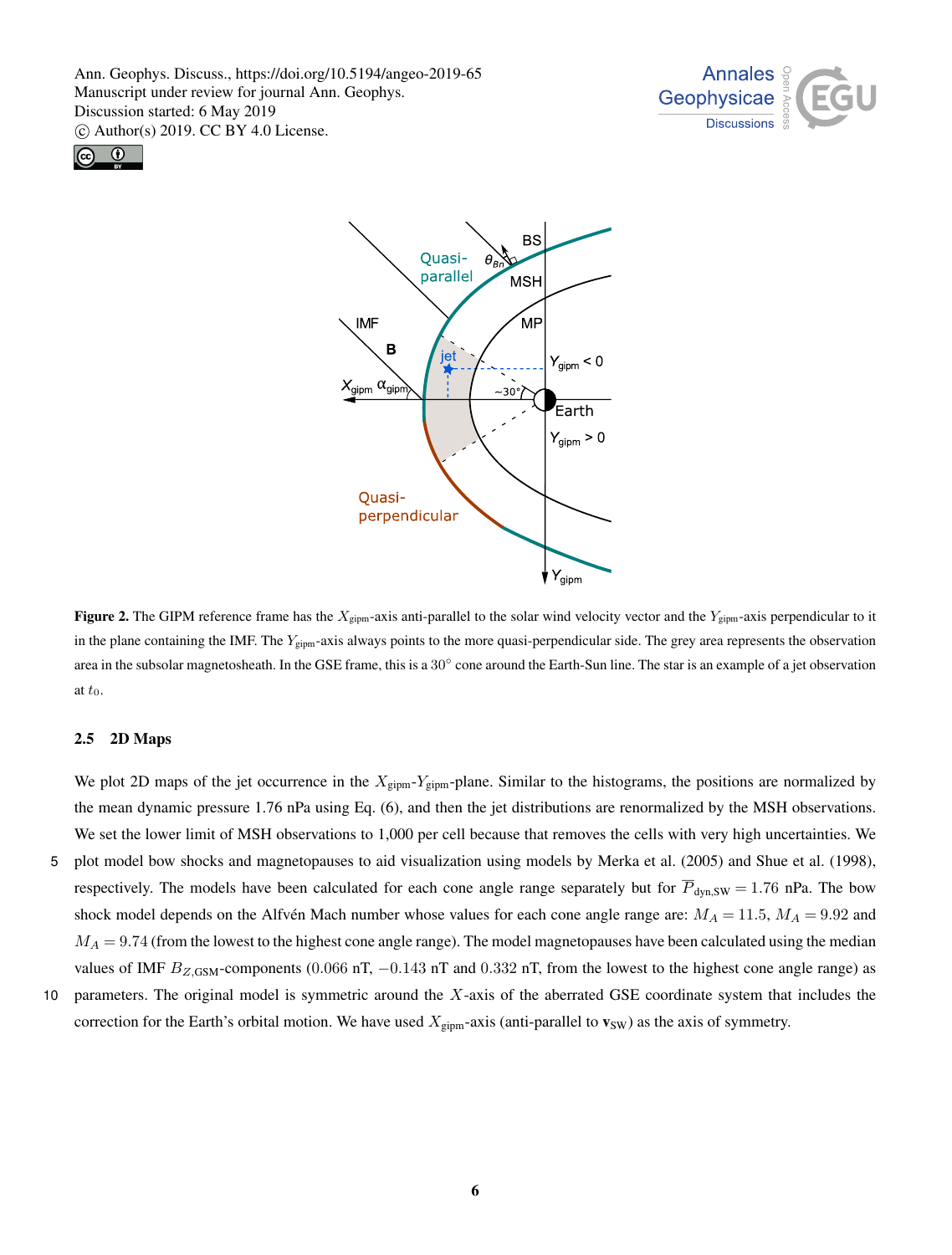



# 3 Results

In Figure 3 we present histograms of the number of jets detected per hour per  $R_E$  in the magnetosheath as functions of  $Y_{\text{gipm}}$ for each cone angle range. The histograms are cropped to  $Y_{\text{gipm}} \in [-8, 8]$  to avoid the outermost bins with very high error bars. This leaves out 2 jets and 3,875 MSH observations in total.



**Figure 3.** The number of jets observed per hour per  $R<sub>E</sub>$  in the subsolar magnetosheath as functions of  $Y<sub>gipm</sub>$  for the three cone angle ranges. The positions have been renormalized to the mean SW dynamic pressure 1.76 nPa.

- 5 For the highest IMF cone angle values  $[60^\circ, 90^\circ]$  when the subsolar magnetosheath is mostly downstream of the quasiperpendicular shock, the distribution is flat but has higher bins around the edges, though within the error bars. A typical occurrence rate here is around one jet in five hours per  $R<sub>E</sub>$ . In comparison, for cone angle ranges  $[0^{\circ}, 30^{\circ})$  and  $[30^{\circ}, 60^{\circ})$ corresponding to quasi-radial and oblique IMF, the occurrence of jets is higher on the negative part of the  $Y_{\text{gipm}}$ -axis. In particular, for oblique IMF cone angles  $[30^\circ, 60^\circ)$  there is a clear increasing trend with decreasing  $Y_{\text{gipm}}$ , i.e., with decreasing
- 10  $\theta_{Bn}$ . We can see that the occurrence rates during oblique IMF almost coincide with high cone angle IMF occurrence in the positive end of the  $Y_{\text{gipm}}$ -axis and meets the quasi-radial IMF occurrence rates in the negative end of the  $Y_{\text{gipm}}$ -axis. The number of jets detected downstream of the quasi-parallel shock per hour per  $R<sub>E</sub>$  is around 1–2, so the occurrence rates are approximately 5–10 times as high as the rates downstream of the quasi-perpendicular shock. Based on the means of the six middle bins with modest error bars, the number of jets is larger by a factor of 9 downstream of the quasi-parallel shock. Taking
- 15 the error bars into account, this factor is 6–14.

In the 2D maps of Fig. 4, we present the number of jets detected per hour per  $R_E^2$  in the magnetosheath in the  $X_{\text{gipm}}-Y_{\text{gipm}}$ plane. Note that the square cells in the maps are  $2 R_E \times 2 R_E$  meaning that the units have been scaled from  $1/(4R_E^2)$  to  $1/R_E^2$ . The white cells have  $< 1,000$  MSH observations and the white cells with dashed outlines have  $\geq 1,000$  MSH observations but no jets. In addition, the maps feature magnetic field lines on the left in the solar wind representing the middle IMF cone angle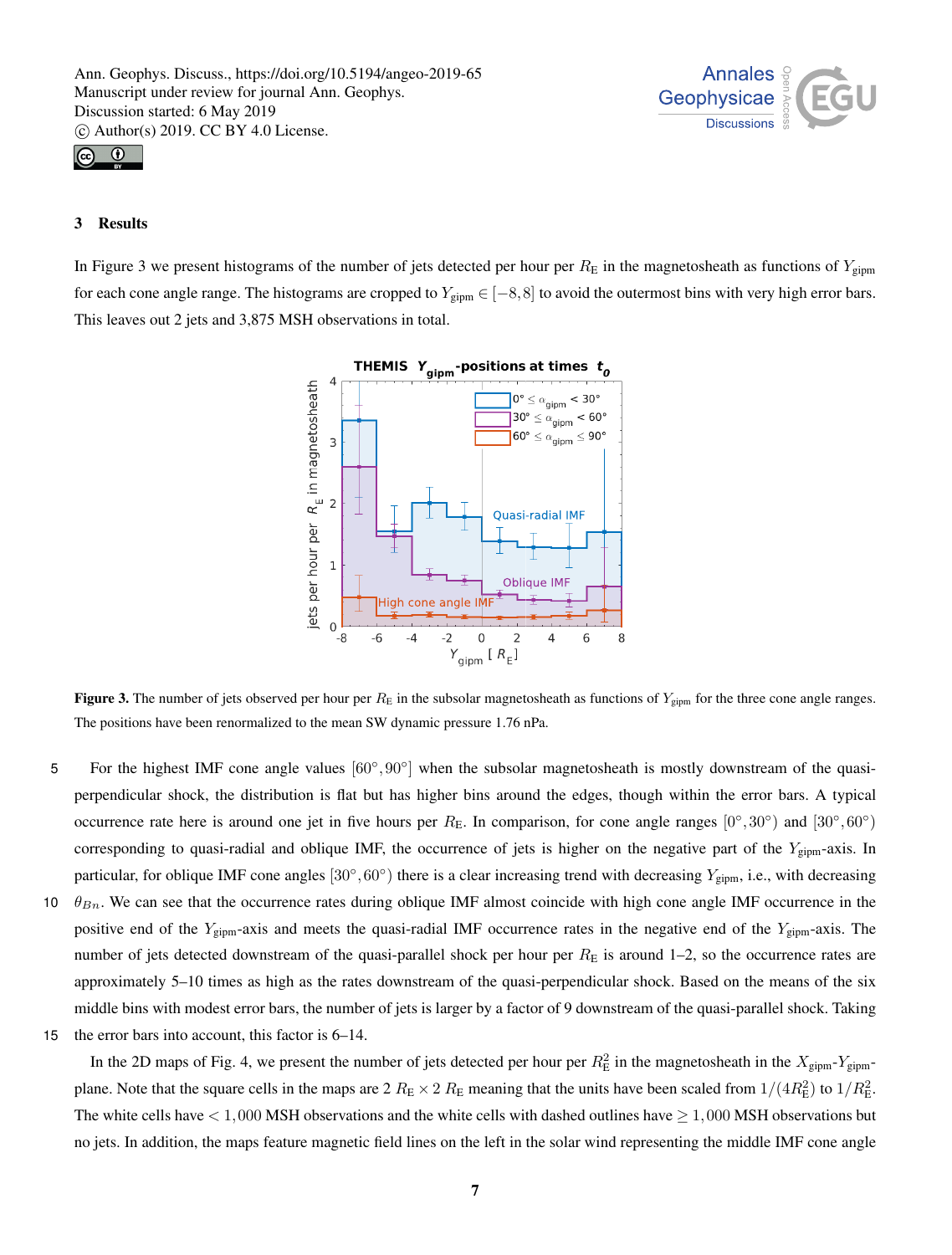





**Figure 4.** Maps showing the number of jets observed per hour per  $R_E^2$  in the  $X_{\text{gipm}}-Y_{\text{gipm}}$ -plane during (a) quasi-radial IMF with  $\alpha_{\text{gipm}} \in [0^{\circ}, 30^{\circ})$ , (b) oblique IMF with  $\alpha_{\text{gipm}} \in [30^{\circ}, 60^{\circ})$ , and (c) high cone angle IMF with  $\alpha_{\text{gipm}} \in [60^{\circ}, 90^{\circ}]$ . The positions have been renormalized to the mean SW dynamic pressure 1.76 nPa. The white squares have fewer than 1,000 MSH observations. The dashed squares contain 1,000 or more MSH observations but no jets. The IMF lines on the left correspond to the middle value of the cone angle range and the cone represents the whole range of cone angles.

value of the range. For example, in the cone angle range  $[0^\circ, 30^\circ)$ , the magnetic field lines have a cone angle of 15°. The whole range of cone angles is represented by the gray cone.

Figure 4 shows that jets are detected more frequently close to the bow shock than close to the magnetopause as already noted by Plaschke et al. (2013). During quasi-radial IMF ( $\alpha_{\text{gipm}} \in [0^\circ, 30^\circ)$ ), the jet occurrence is relatively high on the whole  $Y_{\text{gipm}}$ 5 width of the observation area. In comparison, while the occurrence rate has gone down for oblique IMF ( $\alpha_{\text{gipm}} \in [30^{\circ}, 60^{\circ})$ ), there is a strong preference for more jets occurring with decreasing  $Y_{\text{gipm}}$ . For higher cone angles  $[60^{\circ}, 90^{\circ}]$ , the occurrence rates are low and there is no longer a clear visible difference between the sides  $Y_{\text{gipm}} > 0$  and  $Y_{\text{gipm}} < 0$ . The occurrence of jets is higher on the edges of the observational area.

- Comparing the results for each cone angle range to each other and looking at the distribution of jets inside each of the 10 ranges, our results show that jets occur predominantly downstream of the expected quasi-parallel shock shown in Fig. 1 and the occurrence increases with decreasing angle  $\theta_{Bn}$  between the local shock normal and the IMF. Jets do, however, also occur downstream of the quasi-perpendicular shock but less frequently. There is no clear increase in the occurrence of jets downstream of the border between the quasi-parallel and quasi-perpendicular shock regions. We would expect that such an effect would be the most easily seen for the cone angle range  $[30^\circ, 60^\circ)$  but based on Fig. 3, there is a clear increasing trend
- 15 towards negative  $Y_{\text{gipm}}$ .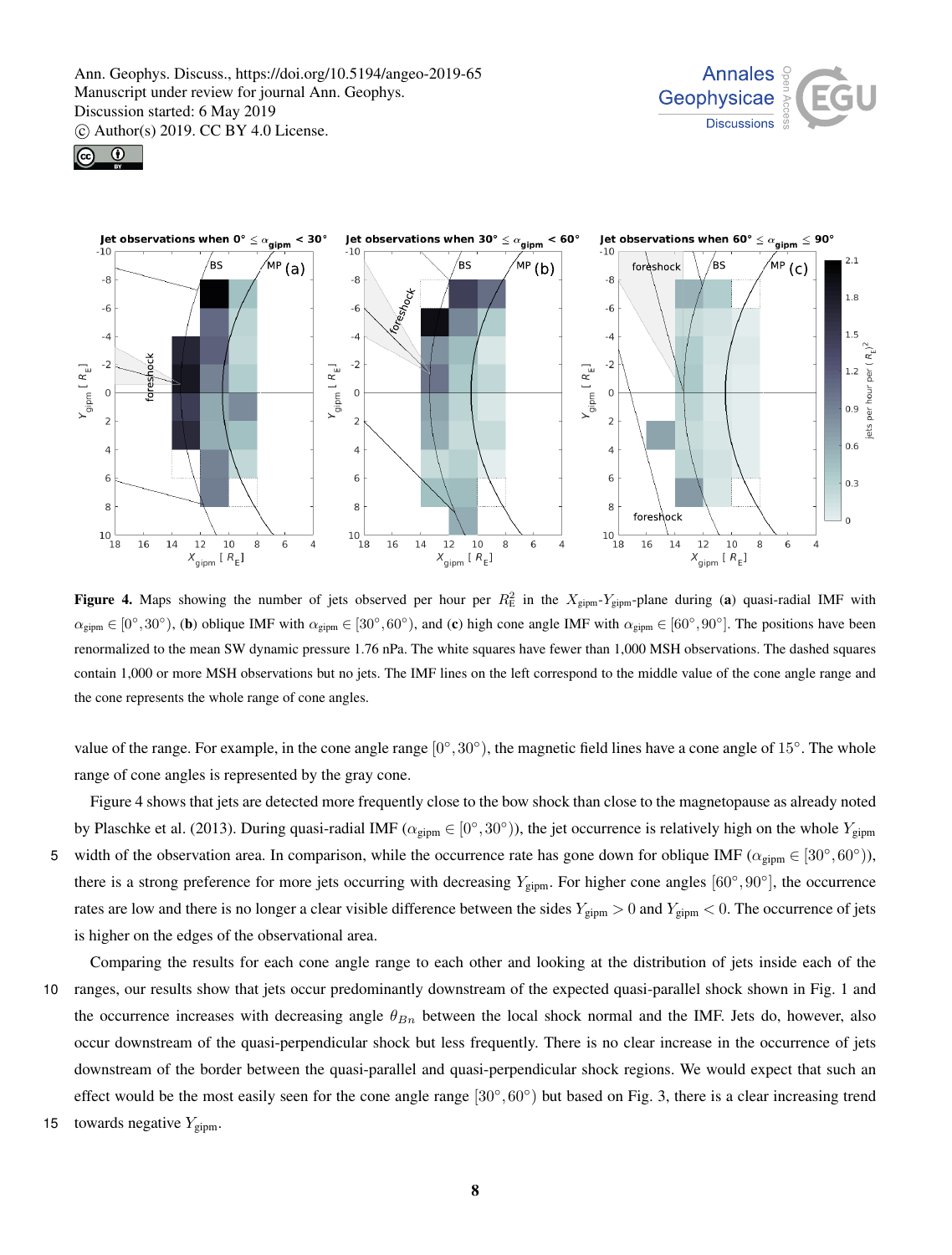



# 4 Discussion

The data clearly supports the hypothesis that P13 jets occur more frequently downstream of the quasi-parallel region of the bow shock. The jet occurrence rate downstream of the quasi-parallel shock is 9 (6–14) times the rate downstream of the quasiperpendicular shock in the subsolar magnetosheath. The occurrence increases as the angle between the local shock normal and

- 5 the IMF gets smaller, and thus for oblique IMF there is an increasing trend of jet occurrence from the quasi-perpendicular to the quasi-parallel side. We do not see enhanced occurrence of jets downstream of the boundary between the quasi-parallel and quasi-perpendicular regions in our results. However, this effect could be easily hidden since the cone angle ranges are 30° wide and therefore there is presumably quite a lot of variation in the location of this boundary. Nevertheless, the effect of this boundary to jet occurrence seems to be small.
- 10 The main uncertainty in our study comes from the OMNI solar wind data corresponding to each of our MSH observations. The OMNI data set consist of measurements from different spacecraft around the L1 point (King and Papitashvili, 2005). The solar wind measurements have been time-shifted to the bow shock. There is uncertainty in the estimated time-shift and how solar wind structures evolve while the solar wind propagates towards Earth. There may also be local solar wind variations at the L1 point and near the Earth's bow shock. We also note that the direction of  $\hat{Y}_{gipm}$  and therefore also the value of  $Y_{gipm}$  are
- 15 not very well-defined when the IMF is almost parallel to the  $X_{\text{gipm}}$ -axis, that is with the lowest IMF cone angles. For the cone angle range  $[0^\circ, 30^\circ)$ , 20 % of the jet events took place during  $\alpha_{\text{gipm}} < 15^\circ$  conditions.

The trends seen by Plaschke et al. (2013) are clear in this study: jets occur mostly during low IMF cone angle conditions and closer to the bow shock than to the magnetopause. Archer and Horbury (2013) have shown the connection between magnetosheath total dynamic pressure enhancements and the quasi-parallel shock. Our results show that this behaviour is also

20 true for magnetosheath jets defined by Plaschke et al. (2013) that are specifically defined as enhancements of earthward dynamic pressure that could potentially hit the magnetopause and affect the magnetosphere. Furthermore, our results are presented in a way that offers easy interpretation, quantitative numbers of jets, and direct predictability in the  $B_{IMF}-v_{SW}-plane$ .

The results suggest that foreshock processes are responsible for the generation of most jets. Suggested mechanisms supported by these results are, e.g., bow shock ripples and SLAMS which are both inherent to the quasi-parallel shock. According 25 to Hietala and Plaschke (2013), the deflection angle of jet propagation direction from the magnetosheath background flow

- increases when moving closer to the magnetopause indicating that jets can maintain their earthward direction. Since jets mostly occur downstream of the quasi-parallel shock, we can therefore expect the effects of jets to be more prominent in the magnetosphere downstream of the quasi-parallel region. There are no clear deviations from this assumption close to the magnetopause in the 2D maps of Fig. 4. As Hietala et al. (2018) provided evidence of a jet triggering reconnection at the
- 30 magnetopause, and jets are thought to be able to also suppress reconnection, future studies will reveal whether these effects produce a non-negligible net effect on the reconnection rates downstream of the quasi-parallel shock. Magnetopause surface waves, magnetopause standing waves, and auroras connected to jets colliding into the magnetopause are also expected to be excited more frequently at the magnetopause downstream of the quasi-parallel shock.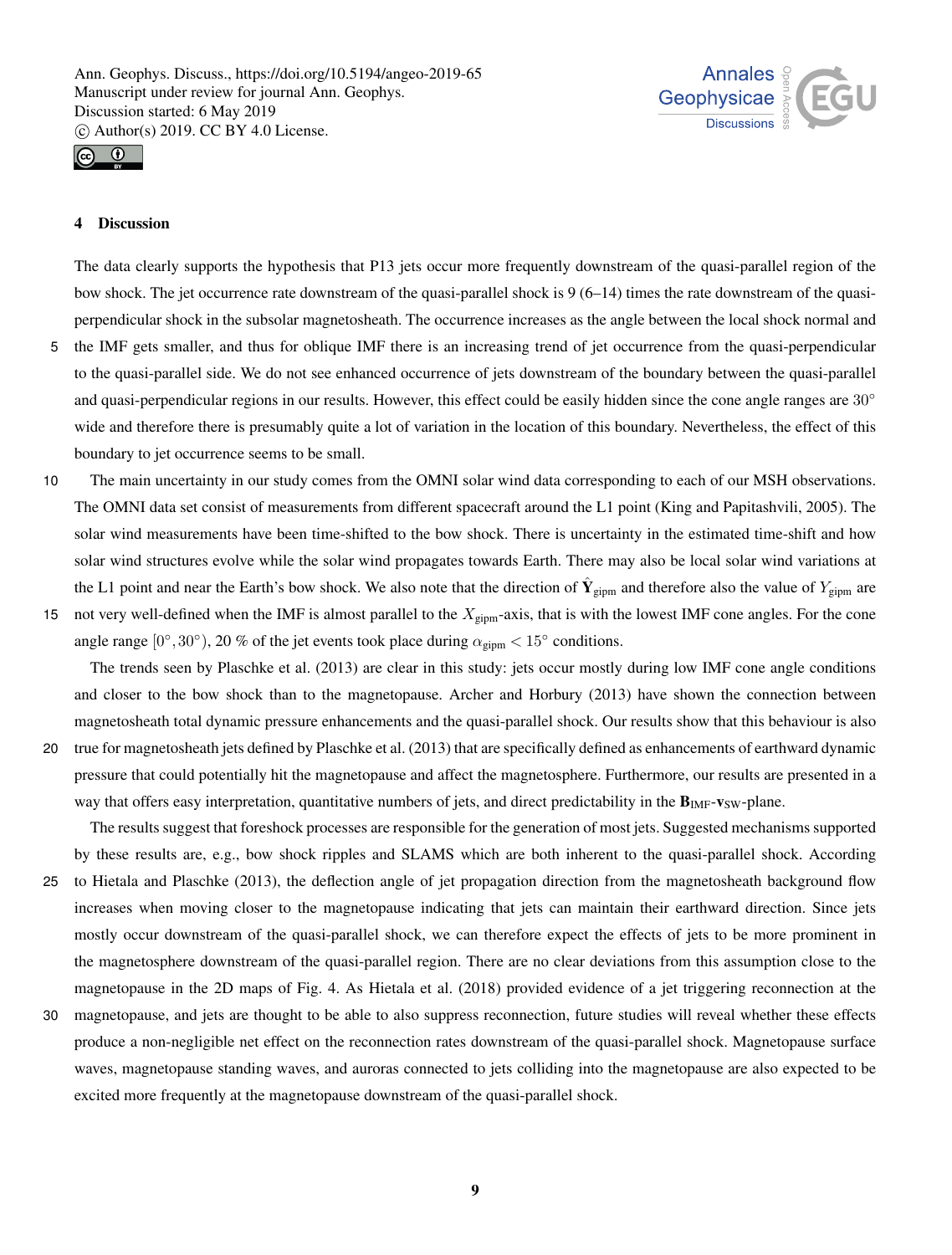



FP.

# 5 Summary and Conclusions

In this study, we showed that anti-sunward jets in the subsolar magnetosheath mostly occur downstream of the quasi-parallel bow shock where the angle between the IMF and the local shock normal is small. The occurrence rates are approximately 9 times higher than downstream of the quasi-perpendicular shock. For oblique IMF the rates within the magnetosheath down-5 stream of the bow shock follow a monotonically increasing trend from the quasi-perpendicular side towards the quasi-parallel side. This suggests that foreshock processes are responsible for jet formation with possible formation mechanisms including

bow shock ripples inherent to the quasi-parallel shock and short large amplitude magnetic structures (SLAMS). However, not all jets occur downstream of the quasi-parallel shock so alternative formation mechanisms are also needed.

The occurrence pattern of magnetosheath jets presented here suggests that we can expect more of the newly found magne-10 topause surface eigenmodes and other jet induced phenomena to be produced at the magnetopause downstream of the quasiparallel shock.

*Data availability.* Data from the THEMIS mission including level 2 FGM and ESA data are publicly available from the University of California Berkeley and can be obtained from http://themis.ssl. berkeley.edu/data/themis (THEMIS, 2019). NASA's OMNI high-resolution (1 min cadence) solar wind data are also publicly available and can be obtained from ftp://spdf.gsfc. nasa.gov/pub/data/omni (NASA, 2019). 15 The plot data of this study is available at https://doi.org/10.5281/zenodo.2653458.

*Author contributions.* HH conceived of the study. LV performed the data analysis and wrote the manuscript with contributions from HH and

*Competing interests.* The authors declare that they have no conflict of interest.

*Acknowledgements.* The work in the University of Turku was supported by the Turku Collegium of Science and Medicine. The work of HH 20 was also supported by NASA grant NNX17AI45G. We acknowledge NASA contract NAS5-02099 and V. Angelopoulos for use of data from the THEMIS Mission.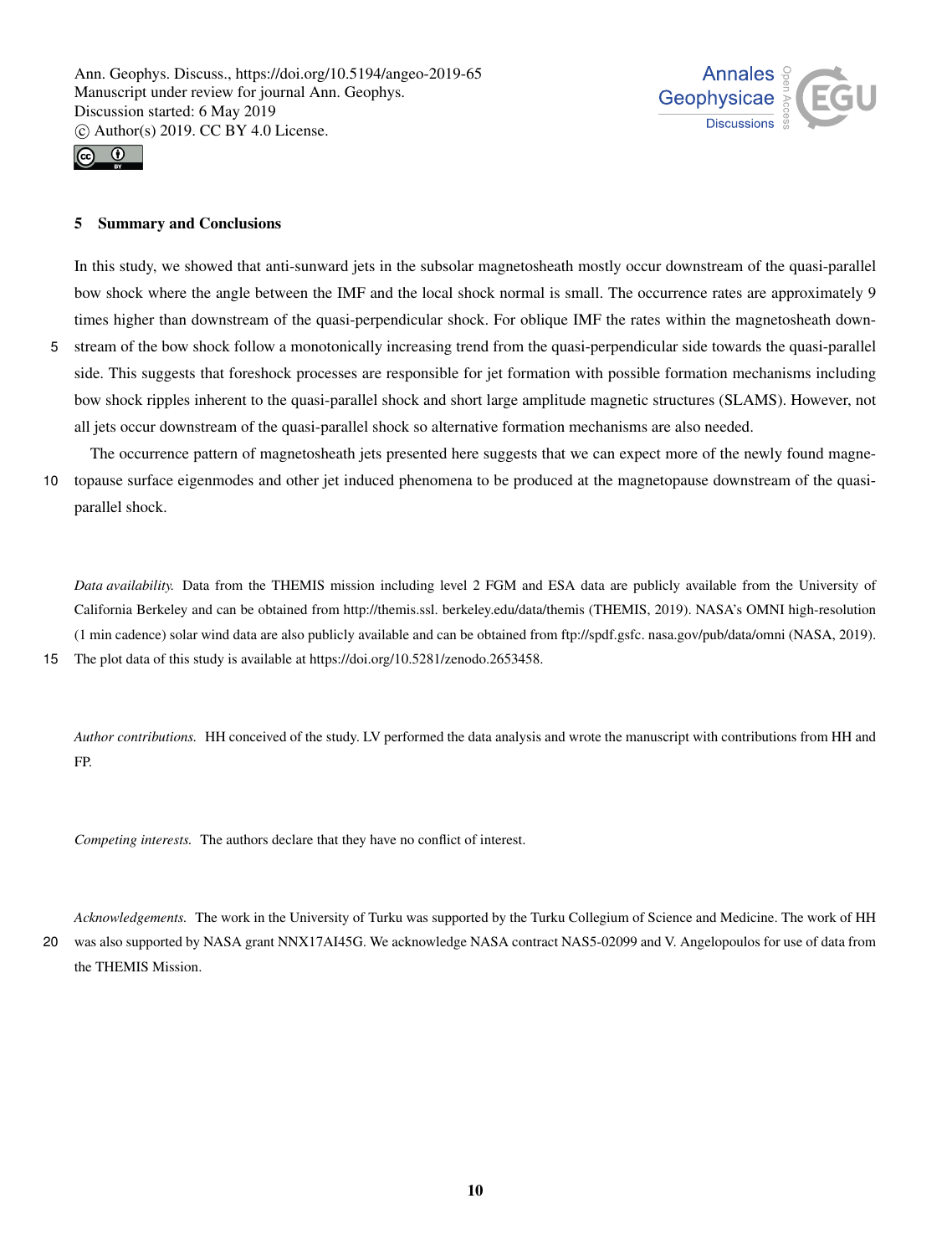



## References

Angelopoulos, V.: The THEMIS Mission, Space Science Reviews, 141, 5, https://doi.org/10.1007/s11214-008-9336-1, 2008. Archer, M. O. and Horbury, T. S.: Magnetosheath dynamic pressure enhancements: occurrence and typical properties, Annales Geophysicae, 31, 319–331, https://doi.org/10.5194/angeo-31-319-2013, 2013.

- 5 Archer, M. O., Horbury, T. S., and Eastwood, J. P.: Magnetosheath pressure pulses: Generation downstream of the bow shock from solar wind discontinuities, Journal of Geophysical Research, 117, 1–13, https://doi.org/10.1029/2011JA017468, 2012.
	- Archer, M. O., Hietala, H., Hartinger, M. D., Plaschke, F., and Angelopoulos, V.: Direct observations of a surface eigenmode of the dayside magnetopause, Nature Communications, 10, 615, https://doi.org/10.1038/s41467-018-08134-5, 2019.

Bieber, J. W. and Stone, S. C.: Energetic electron bursts in the magnetopause electron layer and in interplanetary space, in: Magnetospheric

- 10 Boundary Layers, edited by Battrick, B., Mort, J., Haerendel, G., and Ortner, J., vol. 148 of *ESA Special Publication*, pp. 131–135, European Space Agency, Paris, 1979.
	- Brown, L. D., Cai, T. T., and DasGupta, A.: Interval Estimation for a Binomial Proportion, Statistical Science, 16, 101–133, https://doi.org/10.1214/ss/1009213286, 2001.
	- Dimmock, A. P. and Nykyri, K.: The statistical mapping of magnetosheath plasma properties based on THEMIS measurements
- 15 in the magnetosheath interplanetary medium reference frame, Journal of Geophysical Research: Space Physics, 118, 4963–4976, https://doi.org/10.1002/jgra.50465, 2013.
	- Eastwood, J. P., Hietala, H., Toth, G., Phan, T. D., and Fujimoto, M.: What Controls the Structure and Dynamics of Earth's Magnetosphere?, Space Science Reviews, 188, 251–286, https://doi.org/10.1007/s11214-014-0050-x, 2015.

Hietala, H. and Plaschke, F.: On the generation of magnetosheath high-speed jets by bow shock ripples, Journal of Geophysical Research:

- 20 Space Physics, 118, 7237–7245, https://doi.org/10.1002/2013JA019172, 2013.
	- Hietala, H., Laitinen, T. V., Andréeová, K., Vainio, R., Vaivads, A., Palmroth, M., Pulkkinen, T. I., Koskinen, H. E. J., Lucek, E. A., and Rème, H.: Supermagnetosonic Jets behind a Collisionless Quasiparallel Shock, Physical Review Letters, 103, 245 001, https://doi.org/10.1103/PhysRevLett.103.245001, 2009.
		- Hietala, H., Phan, T. D., Angelopoulos, V., Oieroset, M., Archer, M. O., Karlsson, T., and Plaschke, F.: In Situ Observa-
- 25 tions of a Magnetosheath High-Speed Jet Triggering Magnetopause Reconnection, Geophysical Research Letters, 45, 1732–1740, https://doi.org/10.1002/2017GL076525, 2018.
	- Karlsson, T., Kullen, A., Liljeblad, E., Brenning, N., Nilsson, H., Gunell, H., and Hamrin, M.: On the origin of magnetosheath plasmoids and their relation to magnetosheath jets, Journal of Geophysical Research: Space Physics, 120, 7390–7403, https://doi.org/10.1002/2015JA021487, 2015.
- 30 King, J. H. and Papitashvili, N. E.: Solar wind spatial scales in and comparisons of hourly Wind and ACE plasma and magnetic field data, Journal of Geophysical Research: Space Physics (1978–2012), 110, https://doi.org/10.1029/2004JA010649, 2005.
	- Merka, J., Szabo, A., Slavin, J. A., and Peredo, M.: Three-dimensional position and shape of the bow shock and their variation with upstream Mach numbers and interplanetary magnetic field orientation, Journal of Geophysical Research: Space Physics, 110, 1–13, https://doi.org/10.1029/2004JA010944, 2005.
- 35 Palmroth, M., Hietala, H., Plaschke, F., Archer, M., Karlsson, T., Blanco-Cano, X., Sibeck, D., Kajdič, P., Ganse, U., Pfau-Kempf, Y., Battarbee, M., and Turc, L.: Magnetosheath jet properties and evolution as determined by a global hybrid-Vlasov simulation, Annales Geophysicae, 36, 1171–1182, https://doi.org/10.5194/angeo-36-1171-2018, 2018.